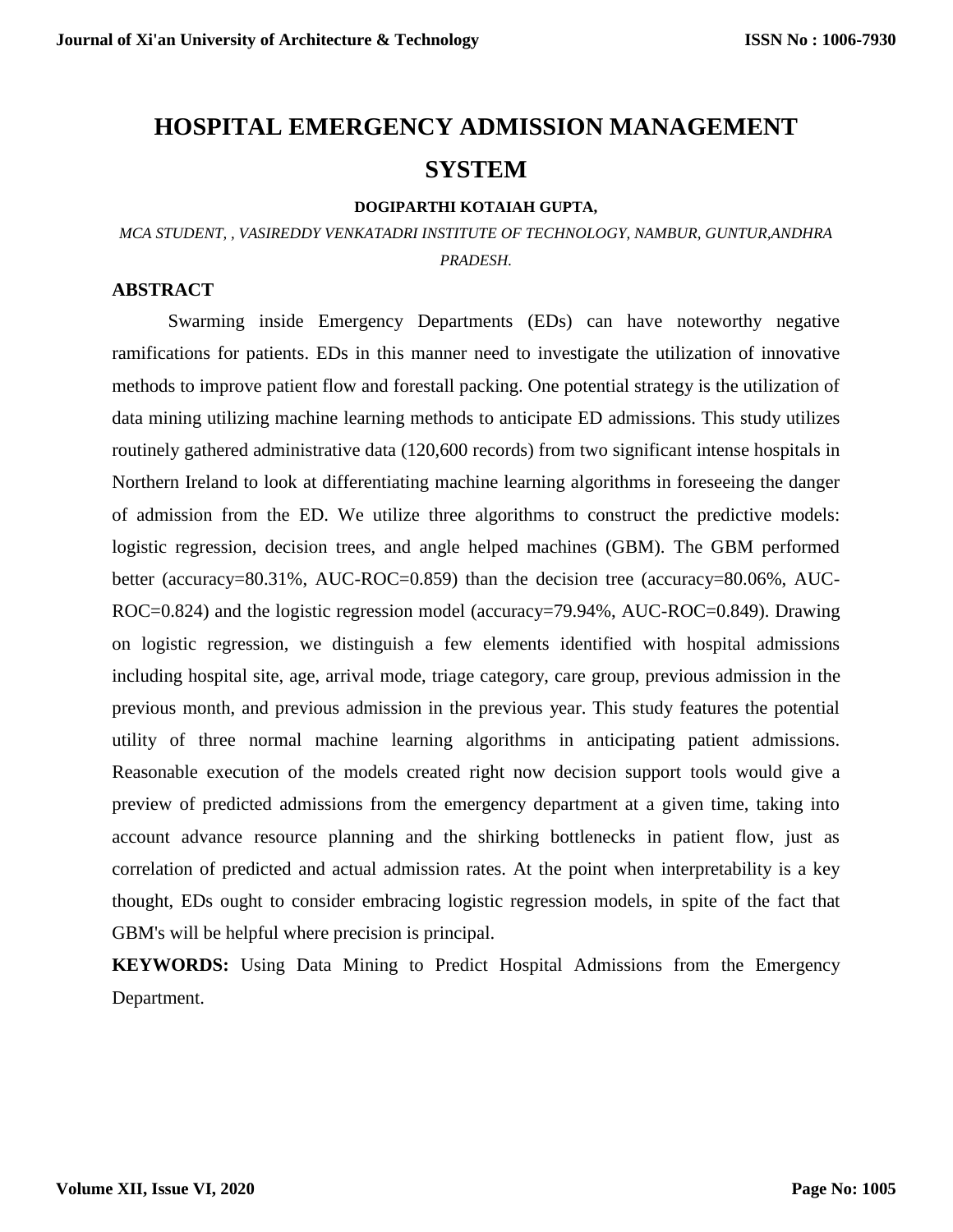## **I. INTRODUCTION**

While most emergency department (ED) visits end in release, EDs speak to the biggest wellspring of medical clinic affirmations [1]. Upon appearance to the ED, patients are first arranged by keenness so as to organize people requiring critical medical intercession. This arranging procedure, called "triage", is ordinarily performed by an individual from the nursing staff dependent on the patient's socioeconomics, boss grumbling, and fundamental signs. Hence, the patient is seen by a medical supplier who makes the underlying care plan and at last prescribes an attitude, which this examination cutoff points to emergency clinic confirmation or release.

Prediction models in medication try to improve patient care and increment strategic effectiveness [2,3]. For instance, prediction models for sepsis or intense coronary disorder are intended to alarm suppliers of possibly perilous conditions, while models for emergency clinic usage or patient-stream empower asset streamlining on a systems level [4–8]. Early recognizable proof of ED patients who are probably going to require confirmation may empower better streamlining of emergency clinic assets

through improved comprehension of ED patient blends [9]. It is progressively comprehended that ED swarming is associated with less fortunate patient results [10]. Notice of directors and inpatient groups in regards to potential confirmations may help reduce this issue [11]. From the viewpoint of patient care in the ED setting, a patient's probability of confirmation may fill in as an intermediary for keenness, which is utilized in various downstream decisions, for example, bed arrangement and the requirement for emergency mediation [12– 14].

Various earlier examinations have tried to anticipate clinic affirmation at the hour of ED triage. Most models just incorporate data gathered at triage, for example, socioeconomics, fundamental signs, boss grumbling, nursing notes, and early diagnostics , while a few models incorporate extra highlights, for example, emergency clinic utilization insights and past medical history . A couple of models based on triage data have been formalized into clinical decision rules, for example, the Sydney Triage to Admission Risk Tool and the Glasgow Admission Prediction Score . Eminently, a dynamic displaying approach that utilizes data accessible at later timefocuses, for example, lab tests requested,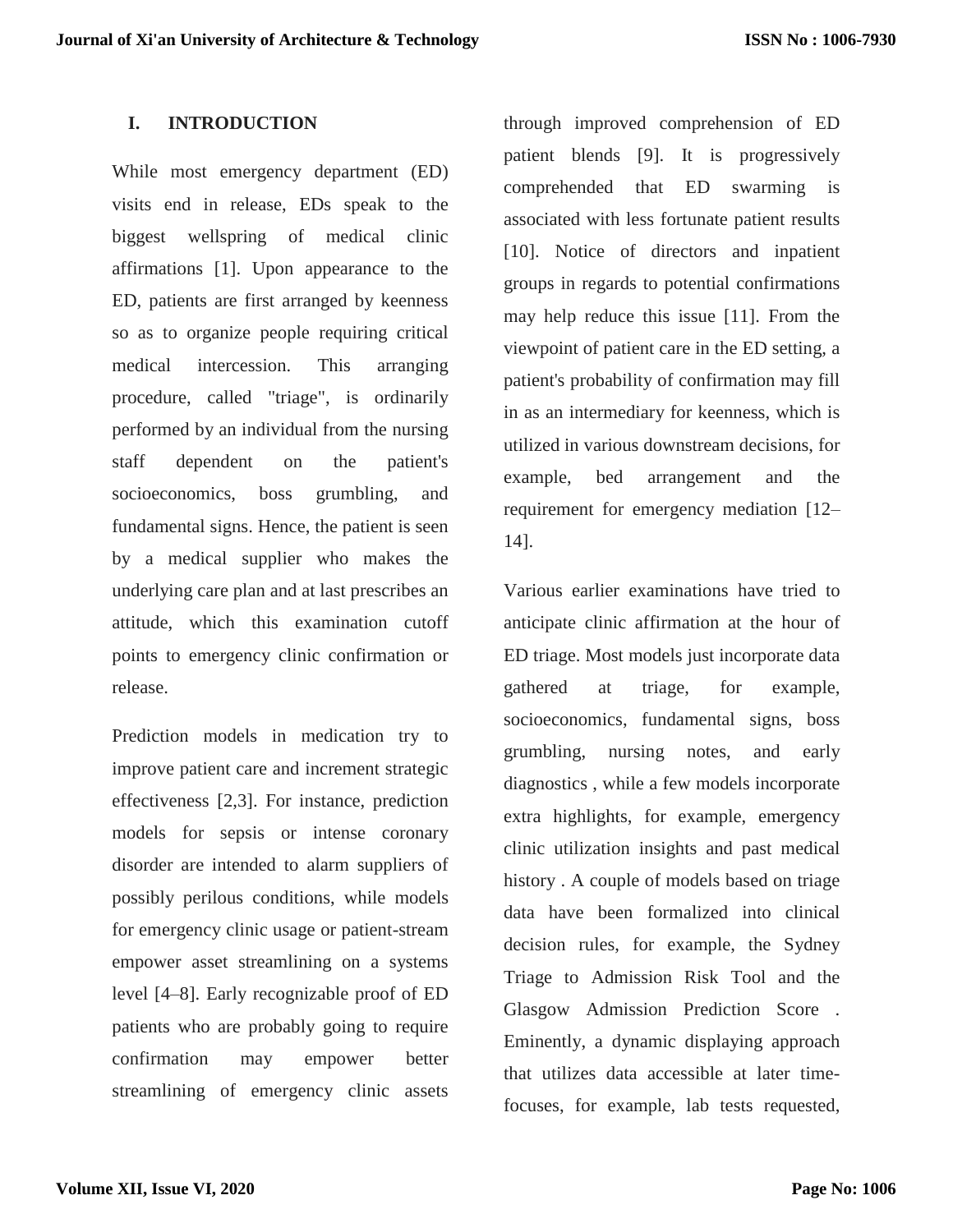drugs given, and findings entered by the ED supplier during the patient's present visit, has had the option to accomplish high predictive force and demonstrates the utility of these highlights . We theorized that extricating such highlights from a patient's past ED visits would prompt a hearty model for anticipating affirmation at the hour of triage. Earlier models that join past medical history use disentangled ceaseless sickness classes, for example, coronary illness or diabetes [9,12] while forgetting about rich authentic data open from the electronic health record (EHR, for example, outpatient prescriptions and verifiable labs and vitals, which are all routinely investigated by suppliers while assessing a patient. As an ongoing work indicated that utilizing all components of the electronic health record can heartily foresee in-patient results, a prediction model for affirmation based on exhaustive components of patient history may enhance earlier models.

Moreover, numerous earlier investigations have been restricted by specialized elements, where consistent factors are regularly diminished to clear cut factors through binning or to twofold factors encoding nearness or missing-ness of data because of the difficulties of attribution . Strategic regression and Naive Bayes are normally

utilized , with hardly any investigations utilizing increasingly complex algorithms like irregular woods, artificial neural systems, and support vector machines . While slope boosting and profound neural systems have been demonstrated to be incredible assets for predictive displaying, neither has been applied to the errand of foreseeing affirmation at ED triage to date.

Developing earlier work , we manufacture a progression of double classifiers on 560,486 patient visits, with 972 factors extricated per visit from the EHR, including past healthcare use measurements, past medical history, chronicled labs and vitals, earlier imaging checks, and outpatient drugs, just as fine segment subtleties, for example, protection and business status. We use inclination boosting and profound neural systems, two of the best performing algorithms in arrangement undertakings, to show the nonlinear connections among these factors. Besides, we test whether we have accomplished most extreme execution for our list of capabilities by estimating execution across models prepared on expanding portions of our data. Ultimately, we distinguish factors of significance utilizing data gain as our measurement and present a low-dimensional model agreeable to usage as clinical decision support.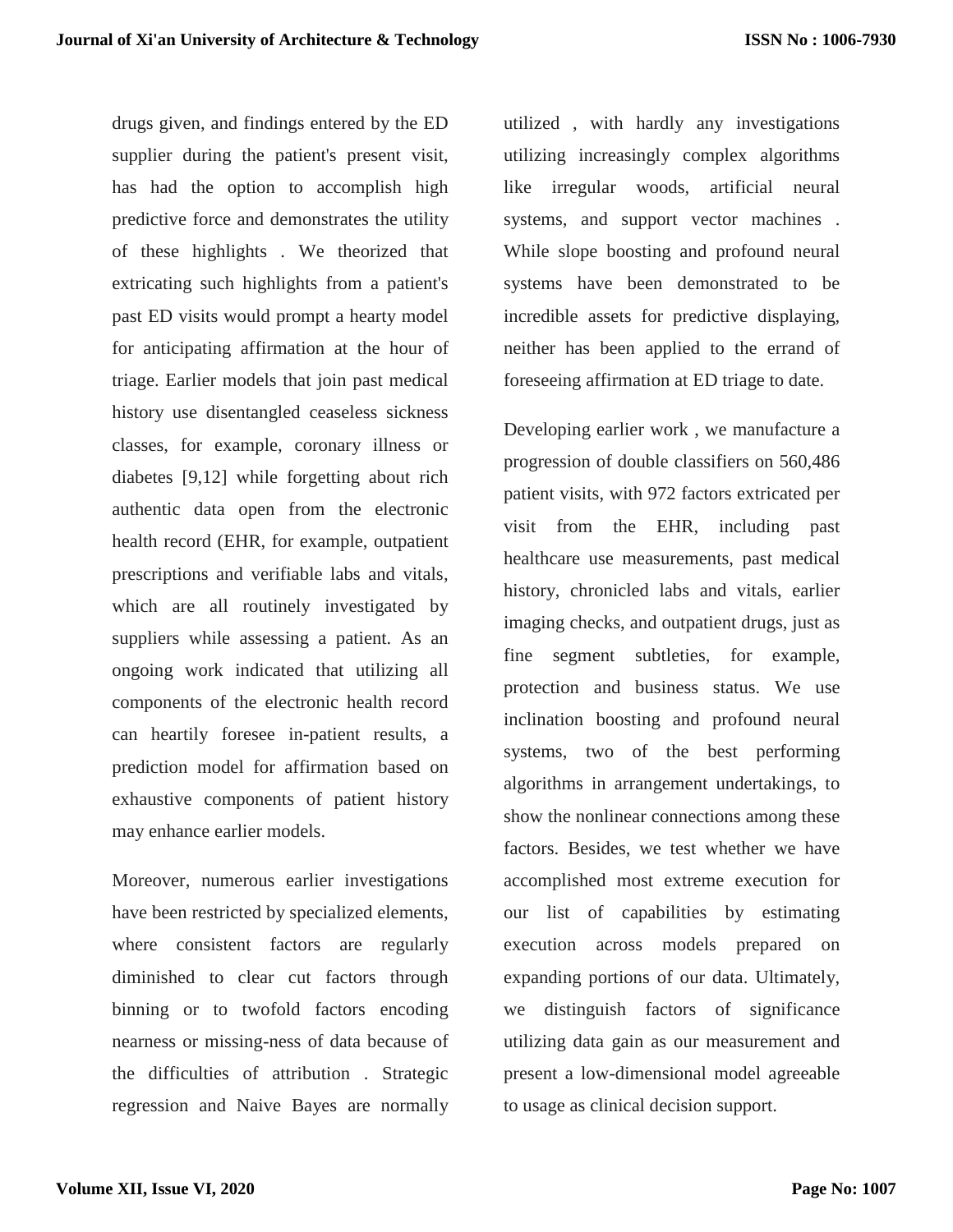## **II. LITERATURE SURVEY**

Byron Graham. [1] built up a prediction model in which machine learning strategies, for example, Logistic Regression, Decision Tree and Gradient Boosted Machine were utilized. The most significant indicators in their model were age, appearance mode, triage class, care gathering, affirmation in past-month, past-year. In which the inclination helped machine outflanks and center around staying away from the bottleneck in patient stream.

Jacinta Lucke. [2] and group has structured the predictive model by thinking about age as fundamental characteristic, where the age is ordered in two classes beneath 70 years or more 70 years. They saw that the class of individuals underneath 70 years was less conceded when contrasted and the classification of individuals over 70 years. More youthful patient gathering had higher exactness while the more seasoned patient gathering had high danger of getting admitted to emergency clinic. The decision of prediction depended on the properties, for example, age, sex, triage classification, method of appearance, boss objection, ED returns to, and so on.

Xingyu Zhang [3] in their predictive model, they have utilized strategic regression and multilayer neural system. These techniques

were executed utilizing common language processing and without utilizing normal language processing. The exactness of model with common language processing is more than the model without characteristic language processing.

Boukenze. [4] with his group made a model utilizing decision tree C4.5 for foreseeing affirmations which by and large gave a decent precision and less execution time. The creator has utilized the prediction model for foreseeing a specific infection that is constant kidney ailment.

Dinh and his group [5], built up a model which utilizes multivariable strategic regression for prediction. For the prediction the two principle properties were socioeconomics and triage process, which assisted with expanding the exactness.

Davood. [6] built up a model for diminishing emergency department boarding utilizing the strategic regression and neural system, where a lot of thumb rules were created to foresee the medical clinic affirmations. The prediction model utilized as decision support apparatus and assisted with lessening emergency department boarding. The arrangement of thumb rules were found by examining the significance of eight segment and clinical factors, for example, experience reason, age, radiology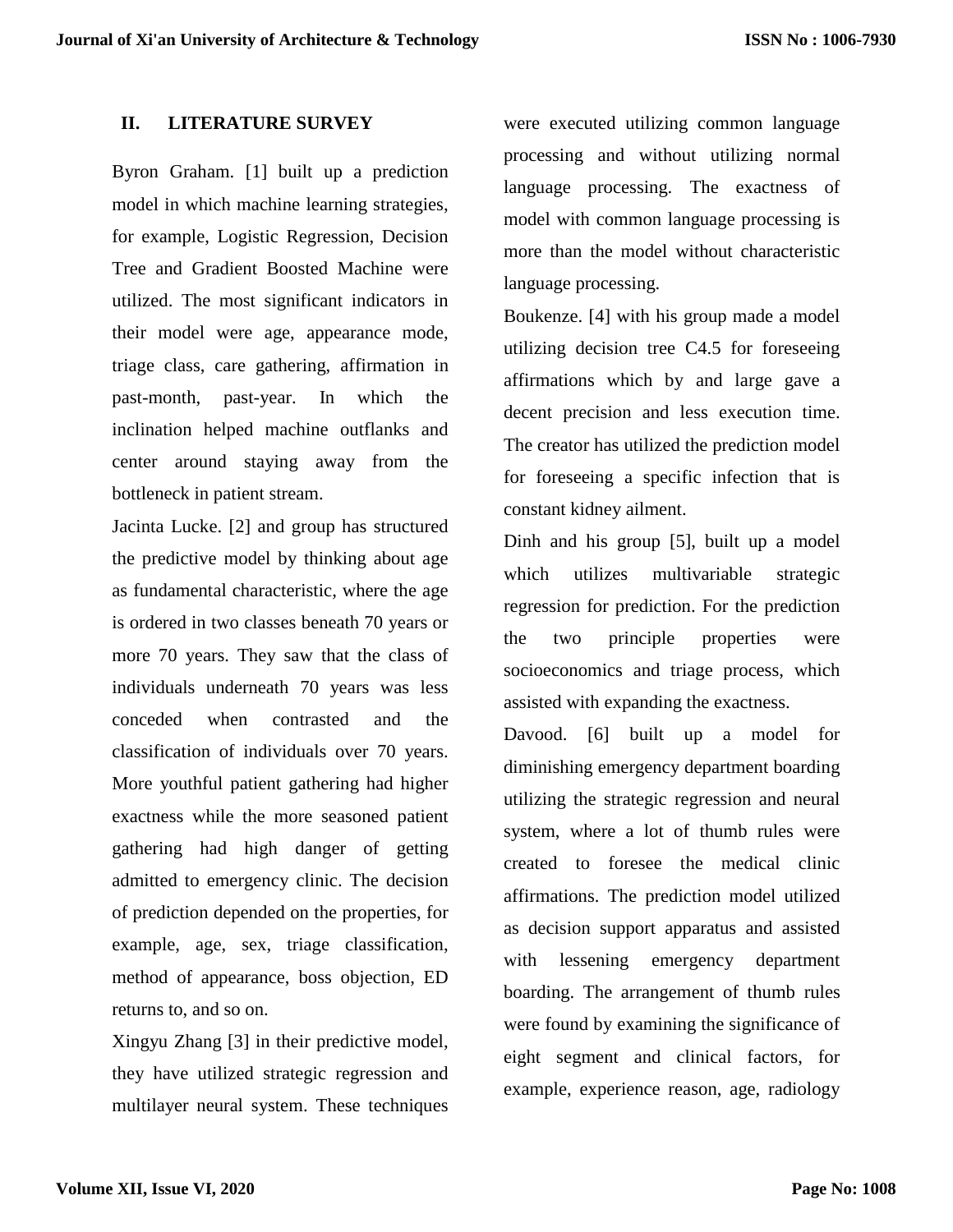test type, and so forth of the emergency department patient's affirmation.

Xie. [7] and his groups model comprise of coxian stage type appropriation (PH Model) and strategic regression where the PH model has out performs than calculated regression.

Peck and his groups [8] made a model for anticipating the inpatient for same-day to improve patient stream. The model uses Naive Bayes and direct regression with logit interface work, the consequence of the model was exact despite the fact that it had less number of autonomous factors.

Sun. [9] and his group utilizes strategic regression for making the model with the assistance of triage process which assumes a significant job for early prediction of medical clinic confirmation The variables which were considered for prediction are age, sex, emergency visit in going before a quarter of a year, appearance mode, patient sharpness class, existing together interminable ailments.

Jones. [10] with his group built up a predictive model for determining the every day patient volumes in the emergency department. The model uses regression which is really a period arrangement regression and exponential smoothing where time arrangement regression performs superior to straight regression.

## **III. EXISTING SYSTEM:**

Using an extent of clinical and fragment data relating to old patients, La Mantinada et al. used strategic regression to foresee admissions to medical clinic, and ED reinvestment. They anticipated confirmations with moderate precision yet couldn't predict ED re-cooperation decisively. The most noteworthy parts envisioning affirmation were age, Emergency Severity Index (ESI) triage score, beat, diastolic circulatory strain, and supervisor fight. Baumann and Strout furthermore find a connection between the ESI and affirmation of patients developed more than 65. Boyle et al. used chronicled data to make check models of ED presentations and affirmations. Model execution was surveyed using the mean out and out rate botch (MAPE), with the best investment model achieving a MAPE of around 7%, and the best affirmation model achieving a MAPE of around 2% for month to month confirmations. The use of chronicled data without any other individual to anticipate future events has the advantage of allowing gauges further into the future yet has the shortcoming of not intertwining data got at appearance and through triage, which may improve the accuracy of flitting guaging of confirmations. The composing highlights the utilization of an extent of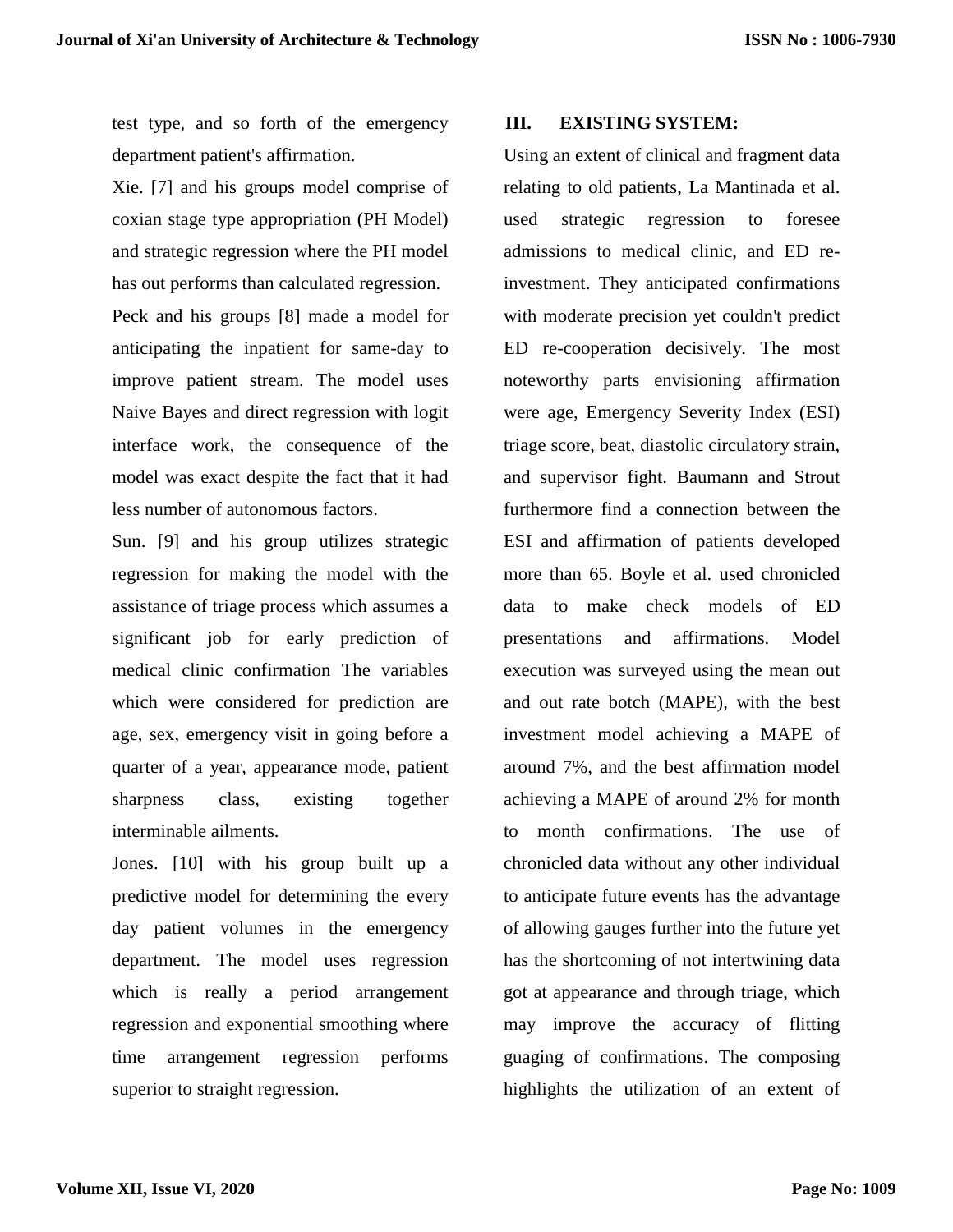standard and machine learning approaches to manage the prediction of ED affirmations in different settings using an arrangement of data. Regardless, there are openings in the composition to which this investigation contributes. A critical piece of the past work bases on a confined extent of algorithms, and on a very basic level calculated regression, with less examinations taking a gander at different philosophies.

## **IV. RELATEDWORK**

As the patient shows up in the emergency department, a triage procedure is done. On the off chance that the patient is basic, at that point straightforwardly that patient is given emergency medication if that patient can get fix with it or else taken to medical procedure. In mean time the family members of the patient fill the causality papers where that patient gets the confirmation number which alludes to the affirmation in the emergency department .If that patient side effects are not basic but rather need to fix as quickly as time permits then such patients are given holding up time of around 10 to 15 minutes. On the off chance that the patient has intense sickness, at that point such patients are continued sitting tight for around 30 to 45 minutes. Along these lines, in by and large triage process every patient needs to hang tight for quite a while in any

event. This makes the emergency department swarmed. At the point when an obscure patient shows up, for example, through some street mishap, or anything such basic where the personality of that patient can't be perceived. That time the patient is named obscure and a MLC is enrolled. MLC is MedicoLegal Complaint where a grievance is enlisted which is done by the police for ID of the patient. One more case is taken care of by the ED is that when certain patient shows up in emergency department as during the triage procedure on the off chance that patient is proclaimed to be dead, at that point those patients straightforwardly demise authentication process begins without affirmation in the emergency department. The working of model is to such an extent that, when the patient shows up in the emergency department, a setback official does the triage of the patient and mean while s/he checks the previous history of the patient. In the event that the patient is old, at that point as indicated by the medical history of the patient, the official chooses whether the patient will get admitted to emergency clinic or not as the records contain the total history, for example, last time when the patient got conceded, what sickness does that patient is enduring, and so on. So as the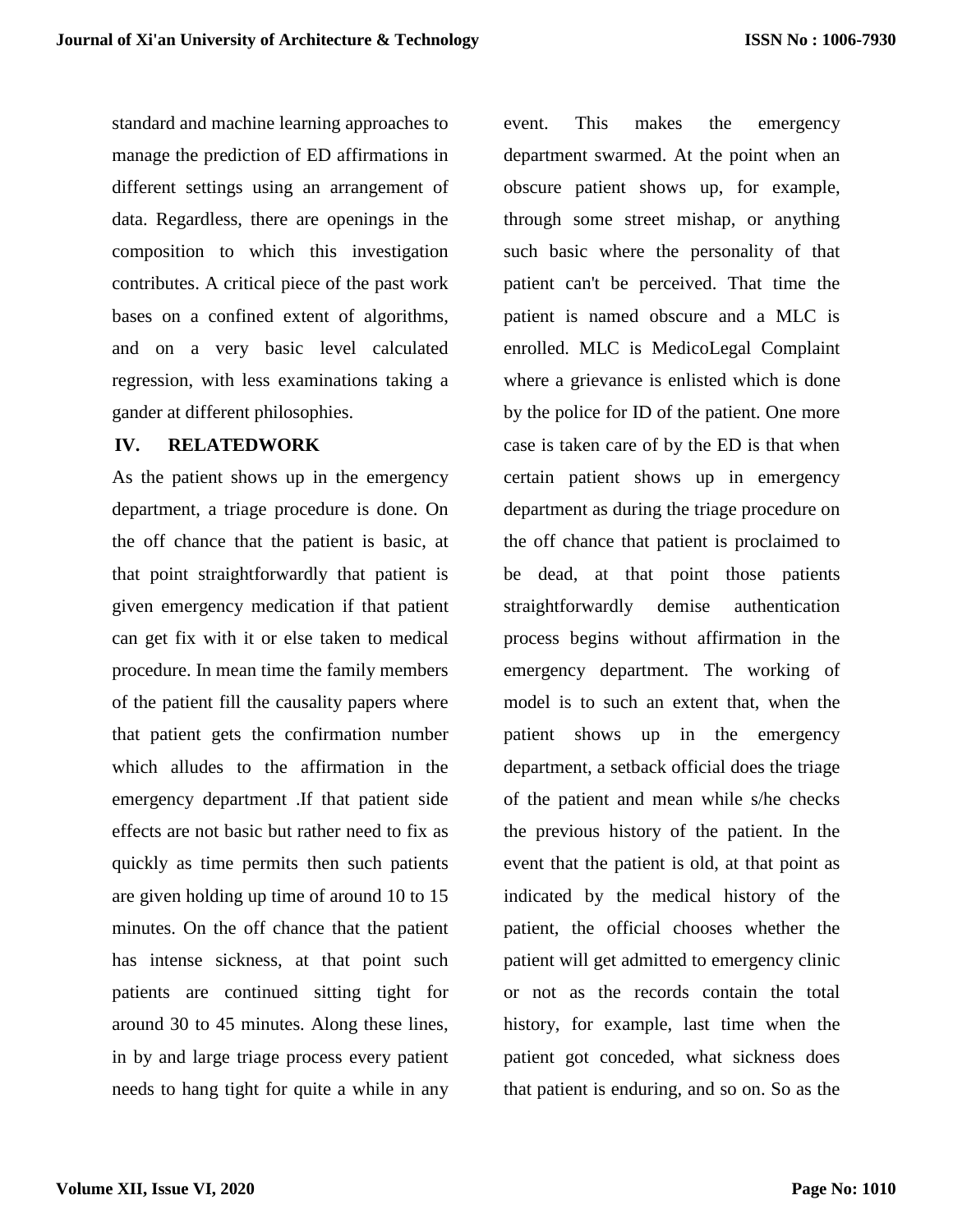patient is being get treated by the specialist, in that time the inpatient bed is prepared for that patient. In the event that the patient is new, at that point, its record are added to the database of clinic patients and triage is finished.

#### **V. PROPOSED SYSTEM:**

The show of EDs has been a particular issue for the Northern Ireland healthcare territory starting late. EDs in Northern Ireland have been standing up to pressure from an extension looked for after which has been joined by negative degrees of execution over the locale stood out from some various districts of the UK. For example, in June 2015 only a solitary Northern Ireland ED department met the 4 hour hold up time center, with in excess of 200 patients over the locale holding up over 12 hours to be yielded or sent home. This can contrarily influence patients at various periods of their trip, as presented in unmistakable scenes reported by the media. Patients setting off to the ED usually experience a couple of stages between the hour of appearance and discharge dependent upon decisions made at going before stages. ED members can show up either through the crucial gathering room or in a salvage vehicle. Presently, the patient's nuances are recorded on the major ED association framework, before the

patient is either yielded, as in extraordinary cases, or continues to the holding up an area. The patient by then keeps things under control for a target time of under fifteen minutes before triage by a position support. This examination pulls in on this data to achieve two targets. The first is to make a model that correctly predicts admission to clinic from the ED department, and the second is to survey the introduction of typical machine learning algorithms in anticipating medical clinic confirmations. We moreover propose use cases for the use of the model as decision support and execution the administrators gadget. Embracing a substitute methodology, Cameron et al.compared the exactness of orderlies' predictions of ED confirmations with those of an objective score. They consider support to be progressively exact in circumstances where they are certain the patient will be yielded anyway less careful than the objective score in circumstances where they are questionable about the patient's likelihood of affirmation.

Data mining comprise of number of undertakings to recognize designs in put away data in emergency departments. The data mining assignments are data extraction data purifying and include designing; data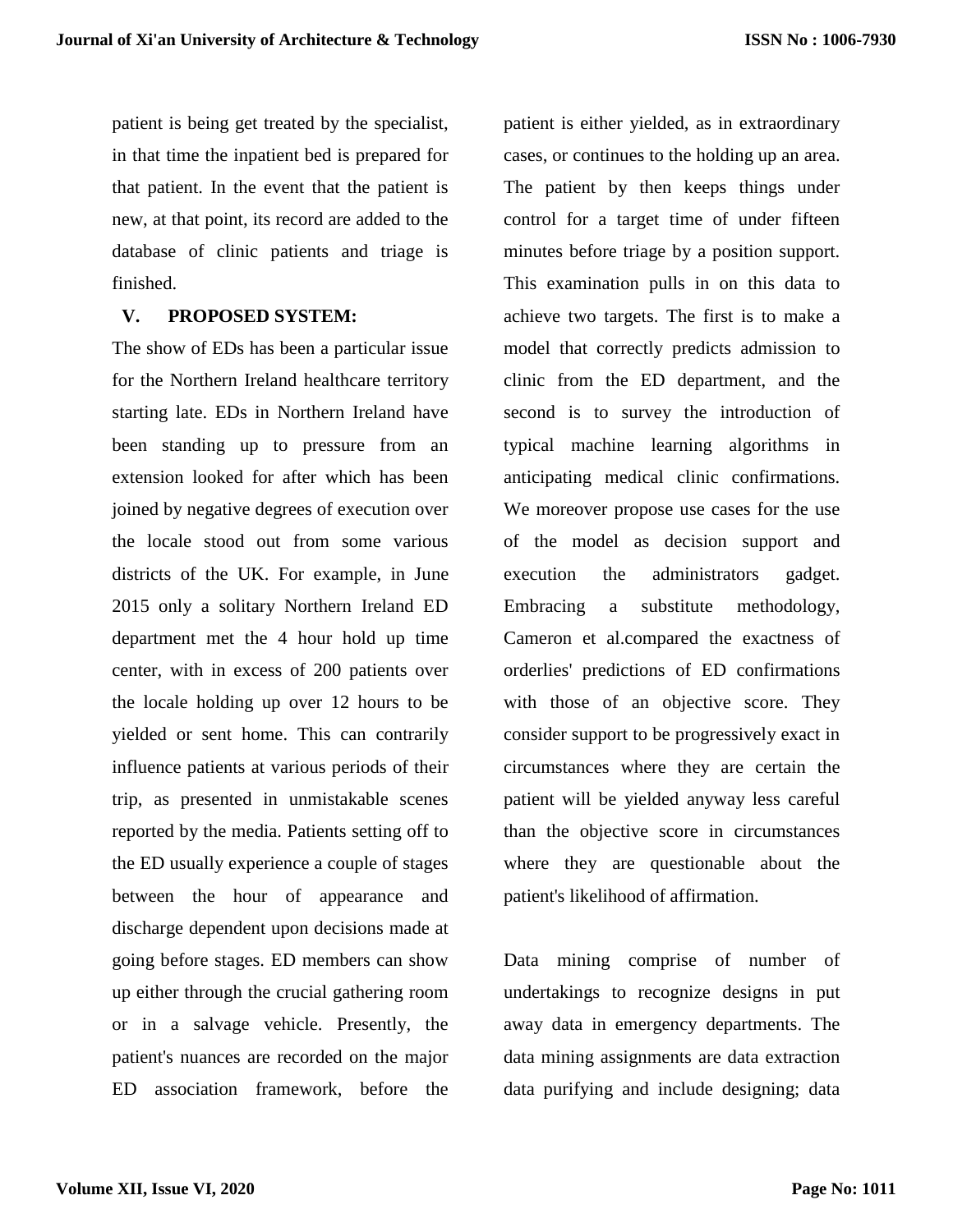representation and expressive measurements; data parting into preparing and test sets; model tuning utilizing the path mode and 10 crease cross approval rehashed multiple times; prediction confirmations dependent on the data set; assessment of model execution dependent on the yield. The execution of the seven data mining undertakings is essential for detachment of additional data from the records to make the prediction progressively explicit and exact. The last model structured should be made with a viewpoint that it very well may be actualized in hospitals with various staff numbers, foundation and organization with none or barely any changes. The data utilized for analysis comprised of complete data of patients. Based on past analysis of strategies, data a wide factor run is thought about before the plan of definite model. The aftereffect of analysis can be utilized in the last model plan which comprise of factors like emergency clinic area ; date and time of participation, sexual orientation, appearance mode; staff; past history; time of past confirmation ;patient conceded or not. Highlight building actualized on the participation brought about the explanation of time, date, day, week, month of the year. The confirmation of the patient is the needy variable in the last module. The analysis of

data before structure of model assisted with barring the missing data, the immediate affirmations data and the customary patients who don't follow the way ofED from the records for fruition of plan for definite model.

3.1Machine Learning algorithms and execution Logistic regression, a decision tree and Gradient supported machines are the three machine learning algorithms applied for the structure of the gauge model. The double needy variable is anticipated by calculated regression. The instances of paired factors are sure/negative; expired/alive; or primary spotlight here is on concede/not concede. Utilization of Logit interface work empowers the figurings of odd happening in a result. Recursive parceling procedure from RPART joined with decision tree strategy isolates the data in hubs. The result contains the most fundamental variable hubs .Outfitting is prohibited by pruning of the result tree. GBM procedure is basically utilized for boosting the yield and improving an official conclusion tree got from a gathering of decision trees. The utilization of three distinct algorithms calculated regression as conventional, RPART decision tree and GBM as cutting edge the correlation of yields fabricates a propelled prediction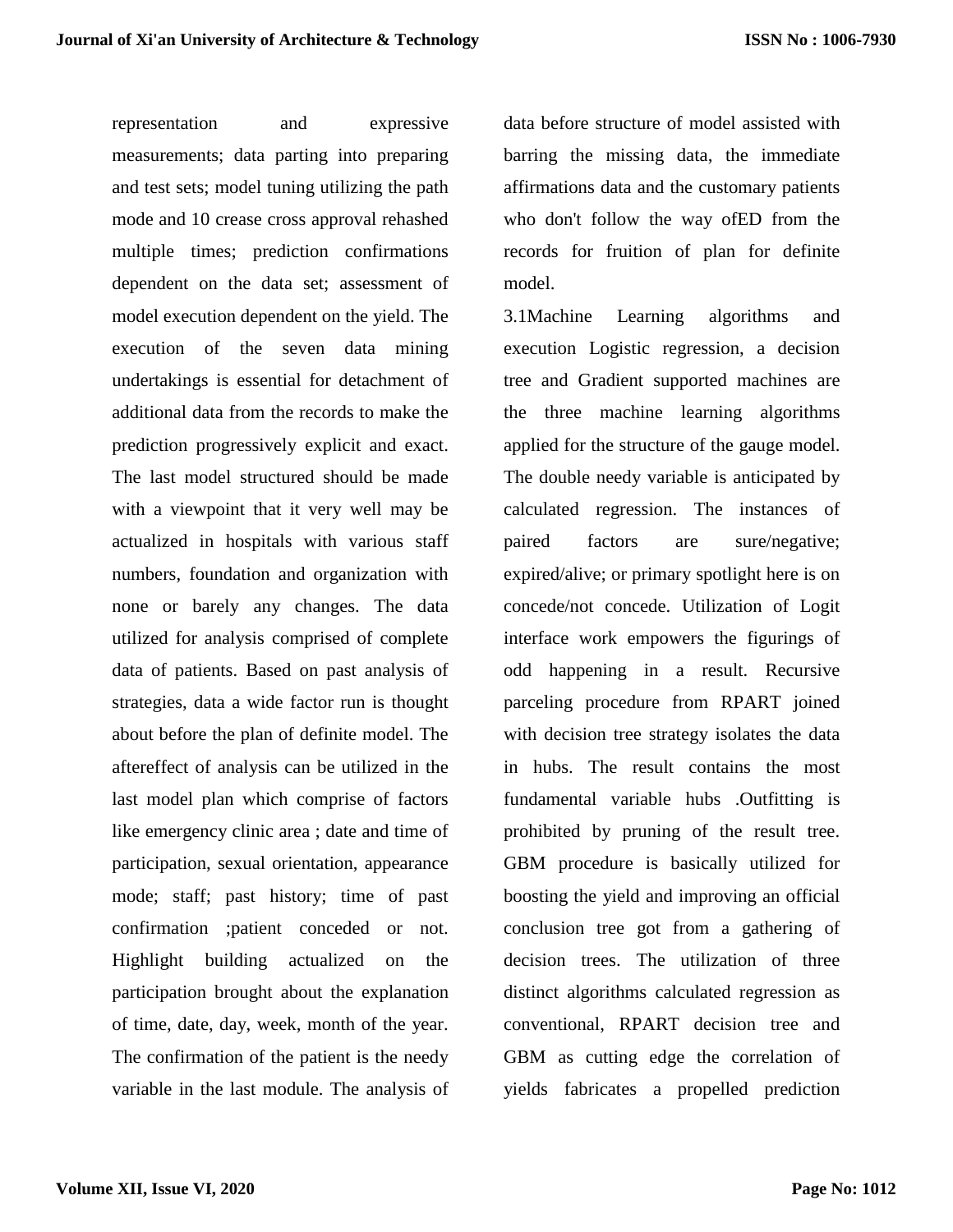model. The multifaceted nature and pragmatic usage shift for all the three models. Different advances are taken to improve execution of actualizing display and forestall over fitting. The exactness rate after usage is distinctive for every strategy utilized. Inclination boosting's exhibition is best when contrasted with other prediction strategies .It ought to be consideredthat the last models will be utilized by the ED staff of different hospitals .For specialized understudies the information on algorithms is more obvious .In trouble level GBM is more hard to comprehend and execute than the other two techniques. Subsequently the last execution of prediction model ought to be justifiable by the medical clinic staff with less trouble.

#### **CONCLUSION:**

This investigation incorporated the improvement and assessment of three machine learning models got ready for predicting medical clinic affirmations from the ED. Each model was readied using routinely accumulated ED data using three one of a kind data mining algorithms, to be explicit calculated regression, decision trees, and incline helped machines. For the most part, the GBM played out the best when stood out from strategic regression and

decision trees, yet the decision tree and calculated regression moreover performed well. The three models presented right now for all intents and purposes in distinguishable, and now and again improved execution diverged from models presented in various examinations. Execution of the models as a decision support instrument could help clinic decision-makers to even more suitably structure and regulate assets reliant on the ordinary patient inflow from the ED. This could help with improving patient stream and decrease ED swarming, as needs be reducing the opposing effects of ED swarming and improving patient satisfaction. The models in like manner have potential application in execution checking and survey by taking a gander at anticipated confirmations against real affirmations. Regardless, while the model could be used to support arranging and decision choosing, particular level affirmation decisions in spite of everything require clinical judgment.

#### **REFERENCES**

[1] Graham, Byron and Bond, Raymond and Quinn, Michael and Mulvenna, Maurice," Using Data Mining to Predict Hospital Admissions from the Emergency Department," IEEE Access., vol.6, pp.10458–10469, 2018.